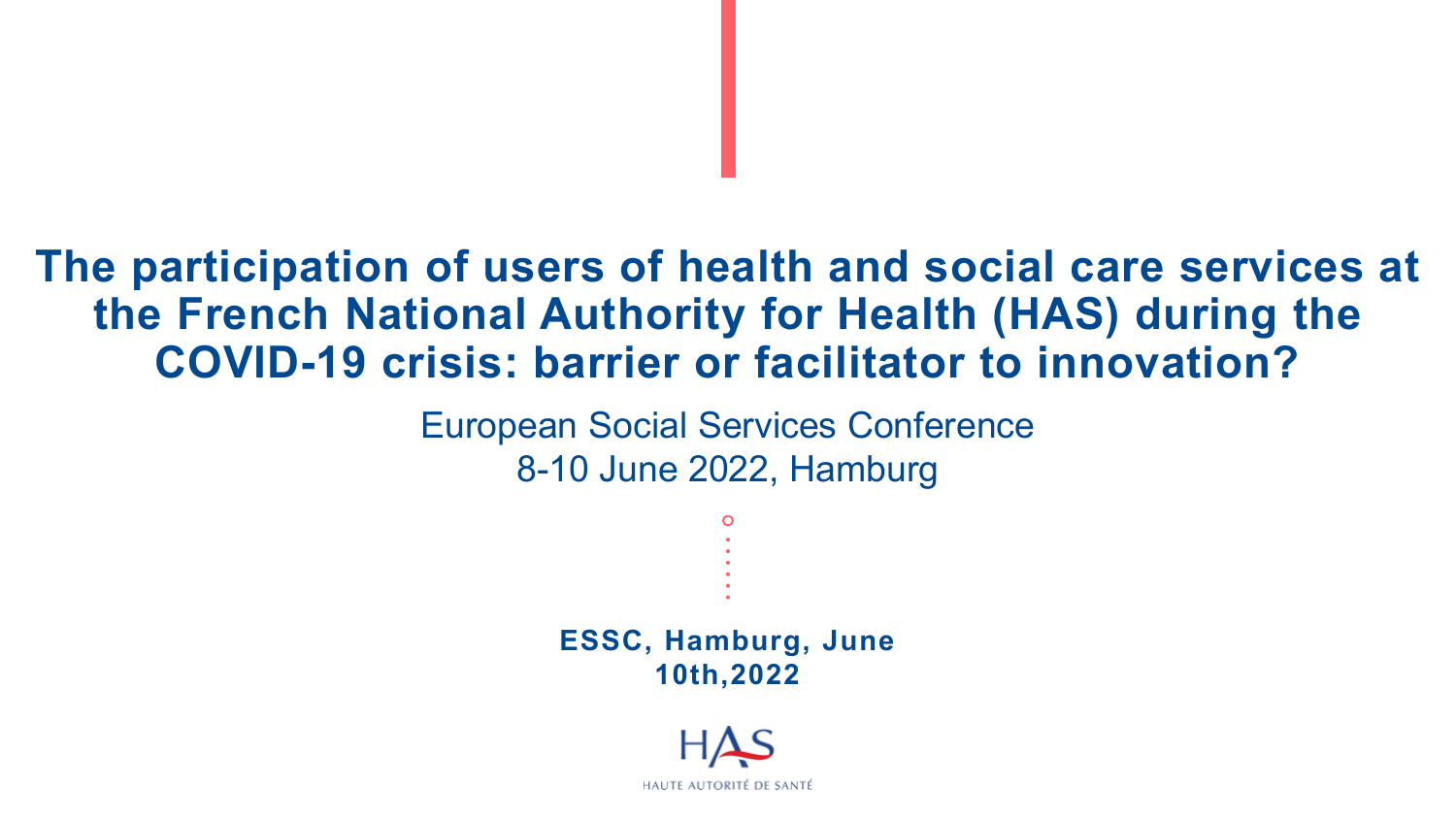

- 1. The three core missions of the French National Authority for Health (HAS)
- 2. The best practice guidelines about persons with intellectual disabilities
- 3. The social care users'involvement
- 4. The setting up of the social care users' involvement
- 5. Conclusion

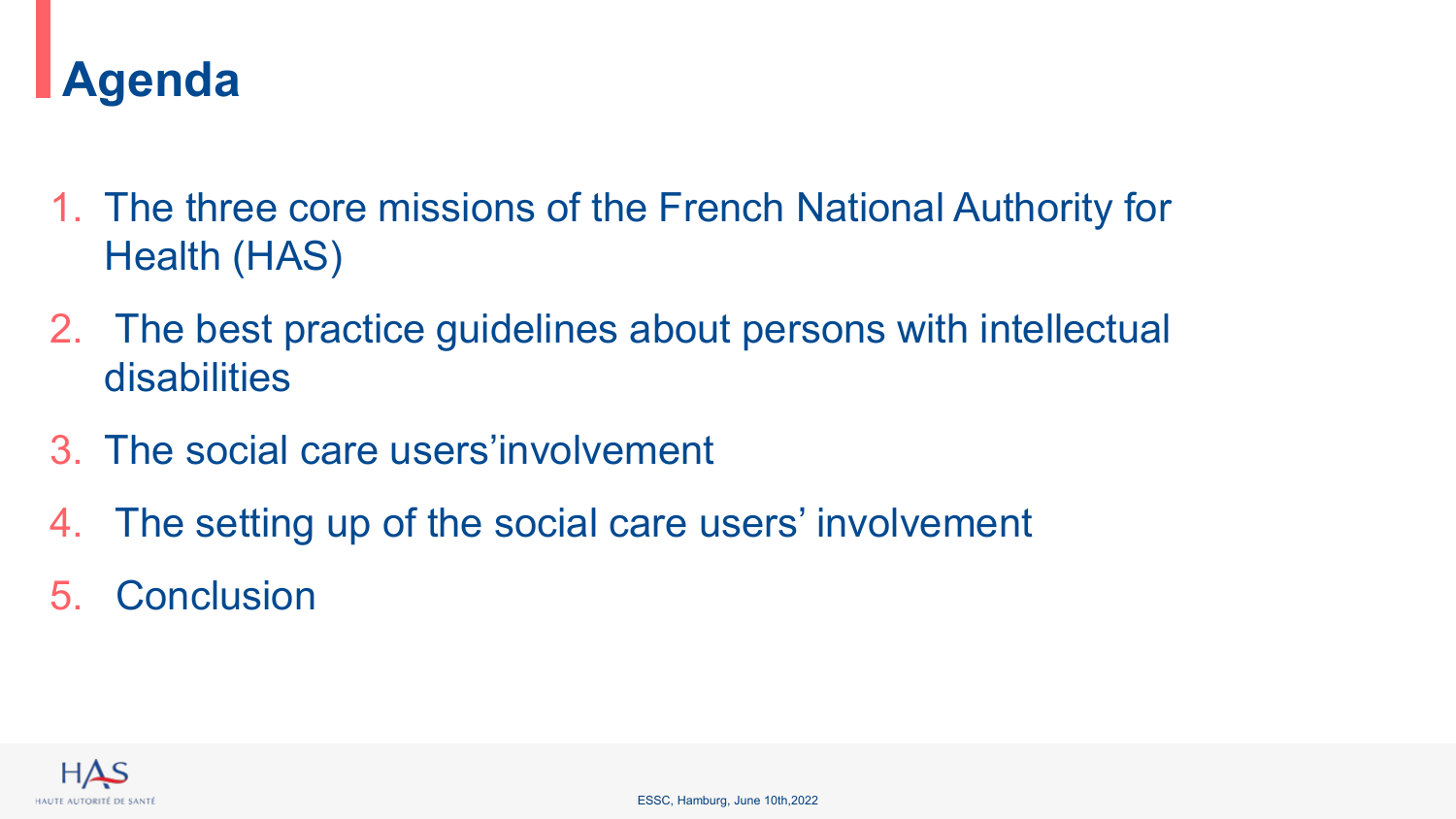### **The three core missions of the French National Authority for Health (HAS)**





**Assess and appraise** pharmaceuticals, devices and procedures for inclusion on the national list of reimbursed products and services.

**Recommend** best practices for health care professionals and elaborate public health guidelines.



**Measure and improve**  the quality of care delivered in health and social care organizations.

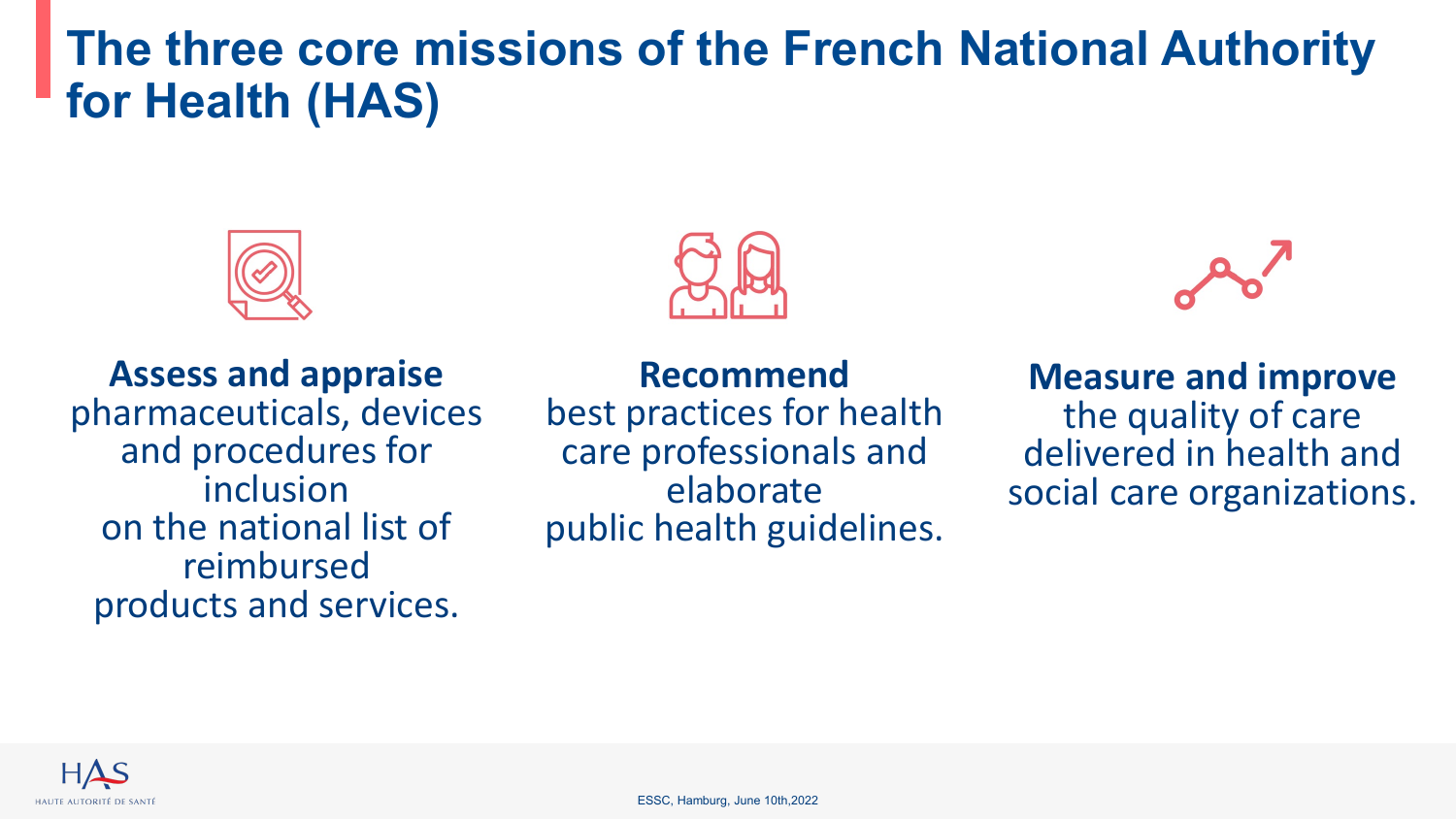### **The best practice guidelines about persons with intellectual disabilities (ID)**

### Who is it for?

- The social care professionals
- The social care users with ID and their families

#### Project schedule

– From February 2021 to July 2022

#### Why this work with the social care users?

- To use their words and their knowledge as a raw material for the guidelines
- To have the point of view of people who use services and their families'. Not only the professionals' views.
- To develop practices guidance that work in the real world.

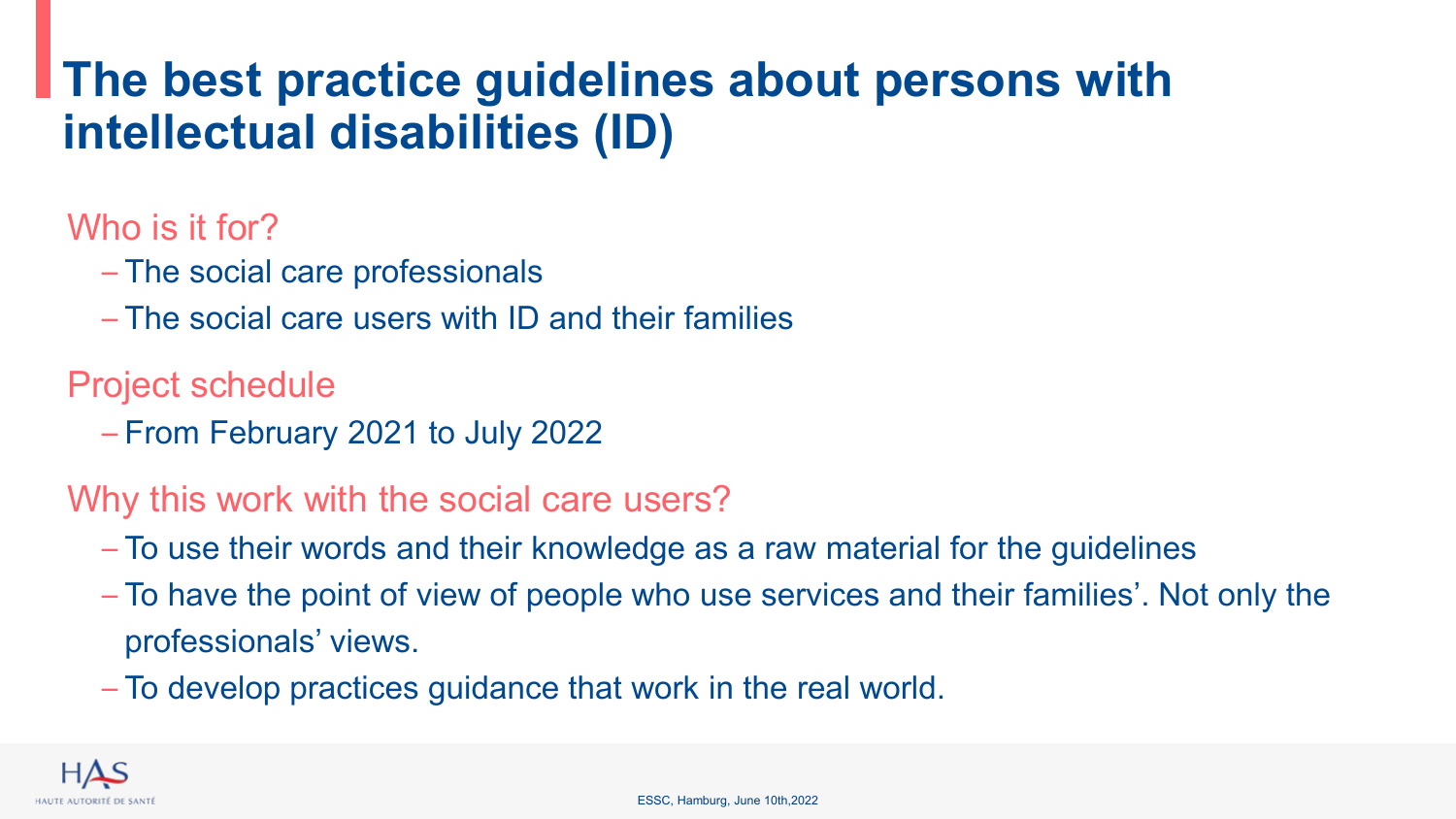# **The social care users'involvement**

#### At the beginning of the project

- The social care users have always been involved in the various guidelines projects in HAS' work :
	- Interviews
	- Working groups with professionals
- With this ID project: will of getting the ID persons and their families more involved in the guidelines elaboration.
- How? With dedicated working groups to hear the people's voice as individuals regarding the principles of selfadvocacy and the aim of inclusion.

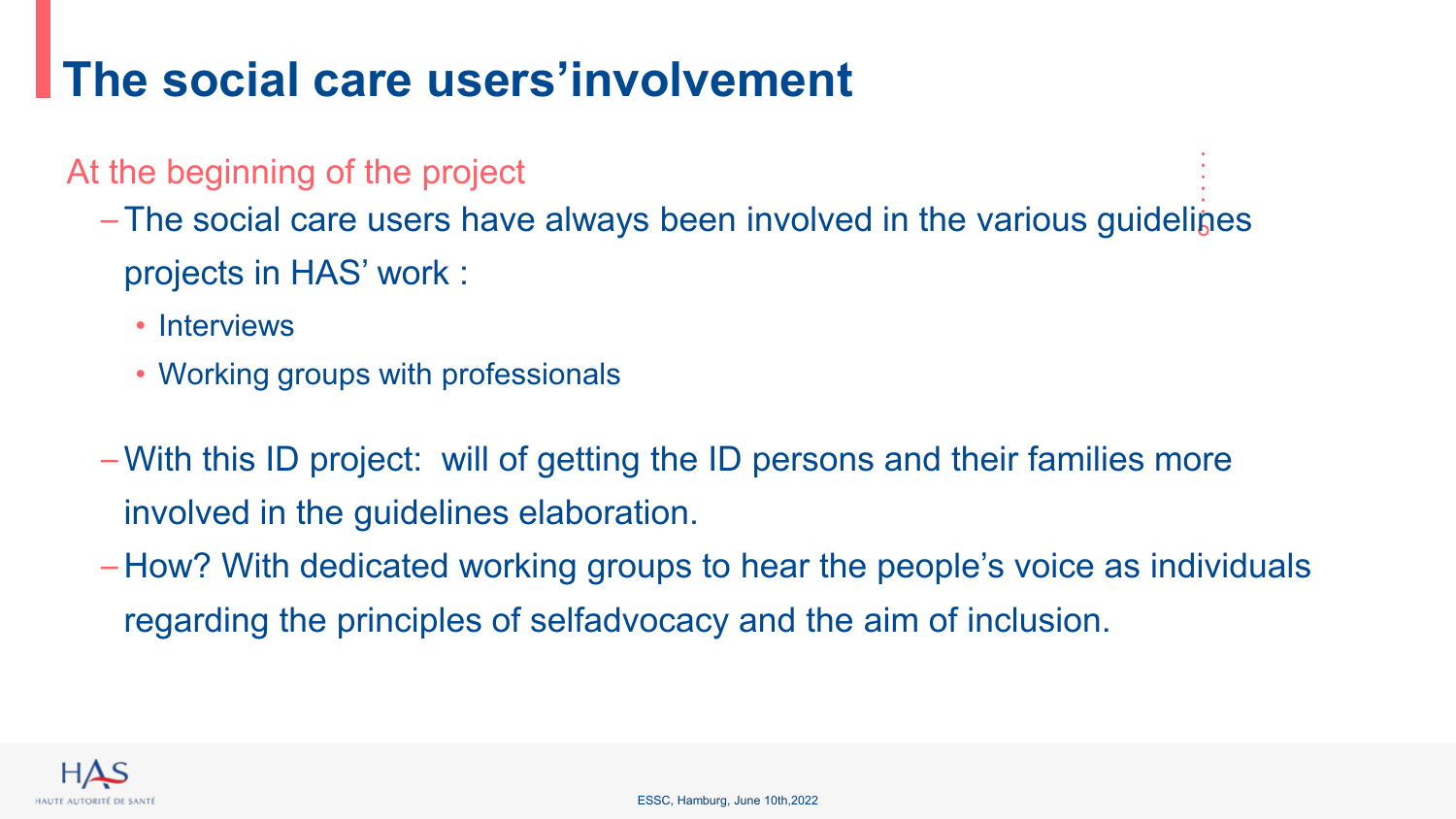## **The social care users'involvement**

#### During the Covid 19 crisis:

- The project team's doubts about the dedicated working groups
	- Request of disability rights organization and self-representative groups support to ask the social care users with ID about keeping the idea of dedicated working groups.
	- => A strong will to participate to this project despite the Covid 19

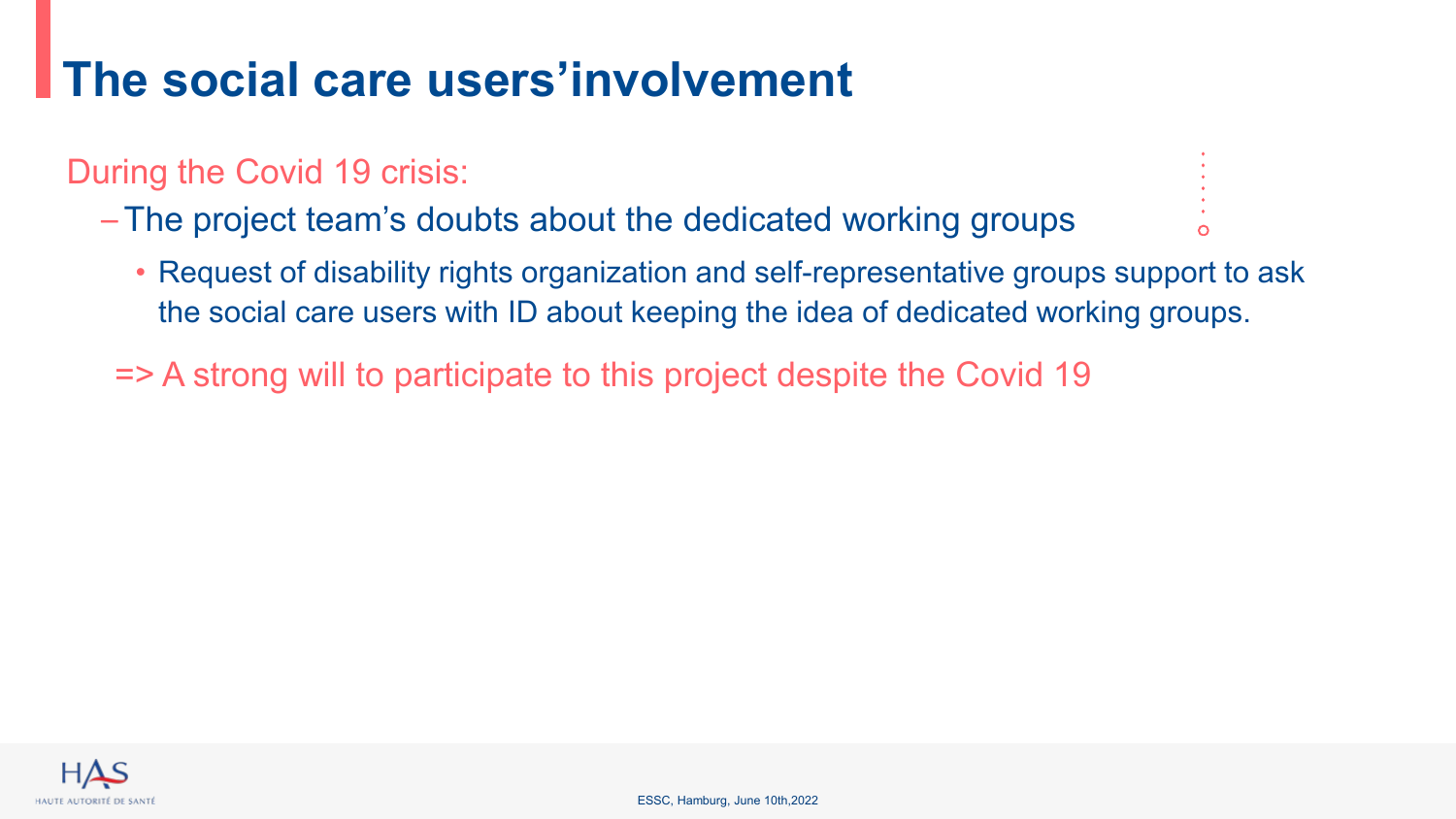# **The setting up of the social care users' involvement**

The right conditions for a full participation

- –Preliminary interviews with the support workers to explain the aim of the project and to collect the specific needs of the persons:
	- For the first encounter: onsite meeting with masks then online meetings
	- Translation of the documents into easy read versions (examples will be added)
	- Mailing of easy read questions before the meetings

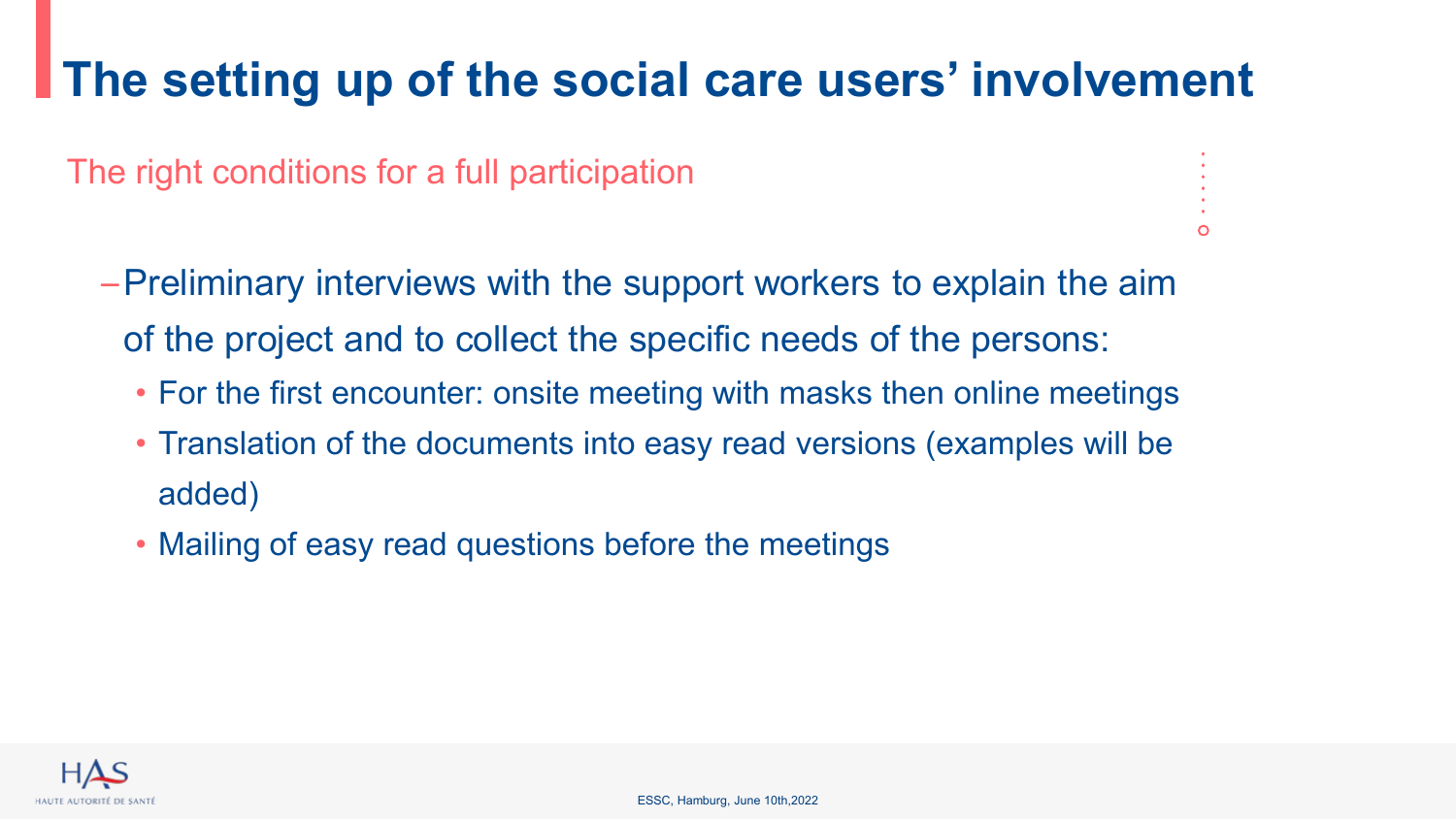## **Conclusion**

- –Satisfaction of the Social care users and the project team about their achievement.
- –Acknowledgement of the social care users as experts by the HAS

 $\circ$ 

- –A will to renew the experience
- –A technical support to translate documents into easy read version (guidelines summaries, cooperation framework)
- => The Covid 19 crisis did not stop the collaboration.